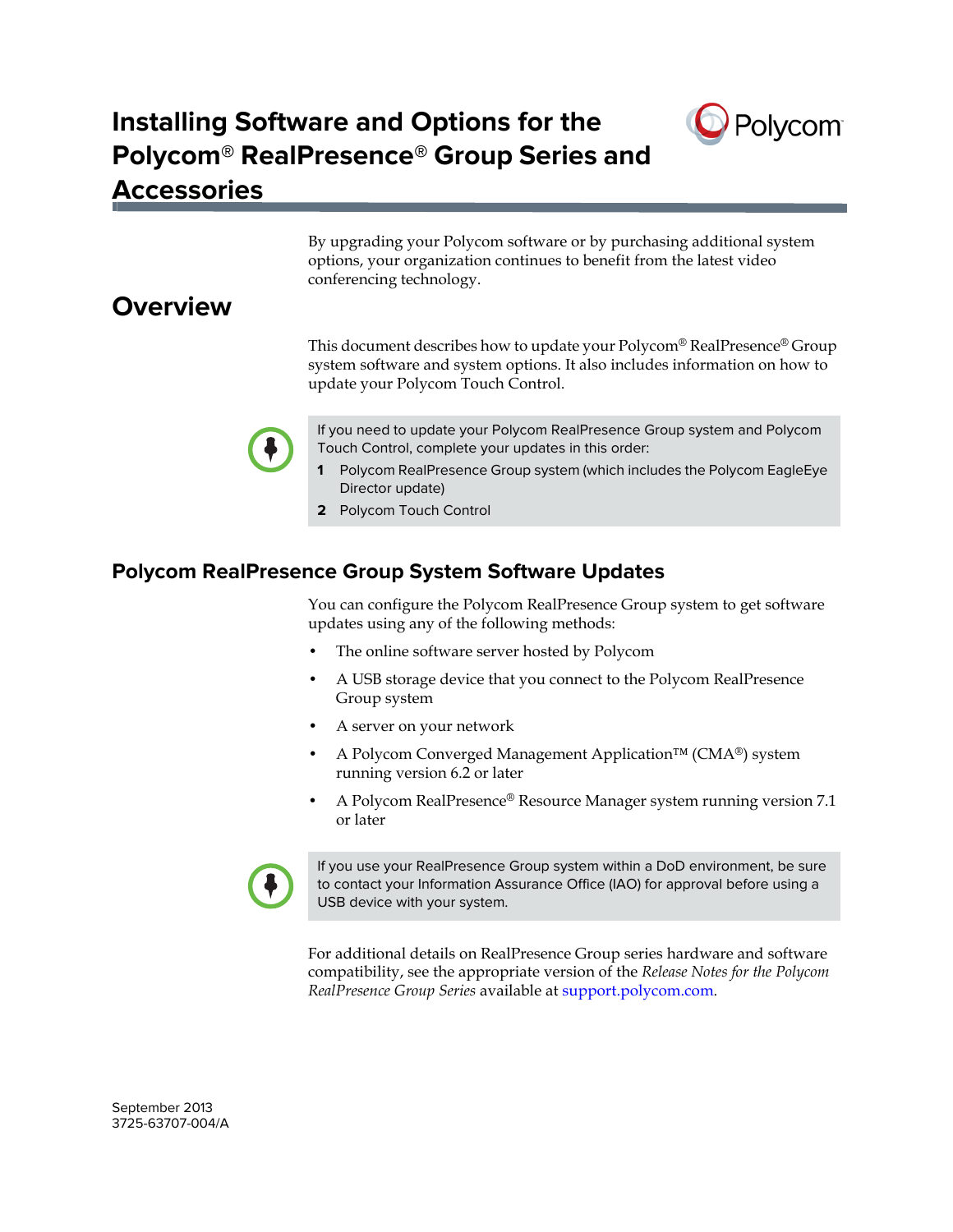#### **Before installing and activating the software updates and options:**

- **1** Collect your license numbers and system serial numbers.
- **2** Obtain key codes through the Polycom web site, as needed.
- **3** Download the software from the Polycom web site.

For more information about updating your Polycom RealPresence Group system, refer to [Updating Polycom RealPresence Group System Software and](#page-2-0)  [Options on page 3.](#page-2-0)

### **Polycom EagleEye Director Software Updates**

Updates to Polycom EagleEye Director software are included with the RealPresence Group system software updates. To update your Polycom EagleEye Director, connect it to the RealPresence Group system before you run a software update. The software update program detects the Polycom EagleEye Director and updates it if necessary.

No license number or key code is needed to update the Polycom EagleEye Director.

Polycom EagleEye Director must run a software version that is compatible with the software version on the RealPresence Group system. For details on compatible versions, refer to the appropriate version of the *Release Notes for the Polycom RealPresence Group Series* available at [support.polycom.com.](http://support.polycom.com)

### **Polycom Touch Control Software Updates**

In order for the systems to work together, the Polycom Touch Control must run a software version that is compatible with the software version on the RealPresence Group system. For details on software compatibility, refer to the appropriate version of the *Release Notes for the Polycom RealPresence Group Series* available at [support.polycom.com](http://support.polycom.com).

No license number or key code is needed to update the Polycom Touch Control. You can configure the Polycom Touch Control to get software updates using any of the following methods:

- **•** The online software server hosted by Polycom
- **•** A USB storage device that you connect to the side of the Polycom Touch Control
- **•** A server on your network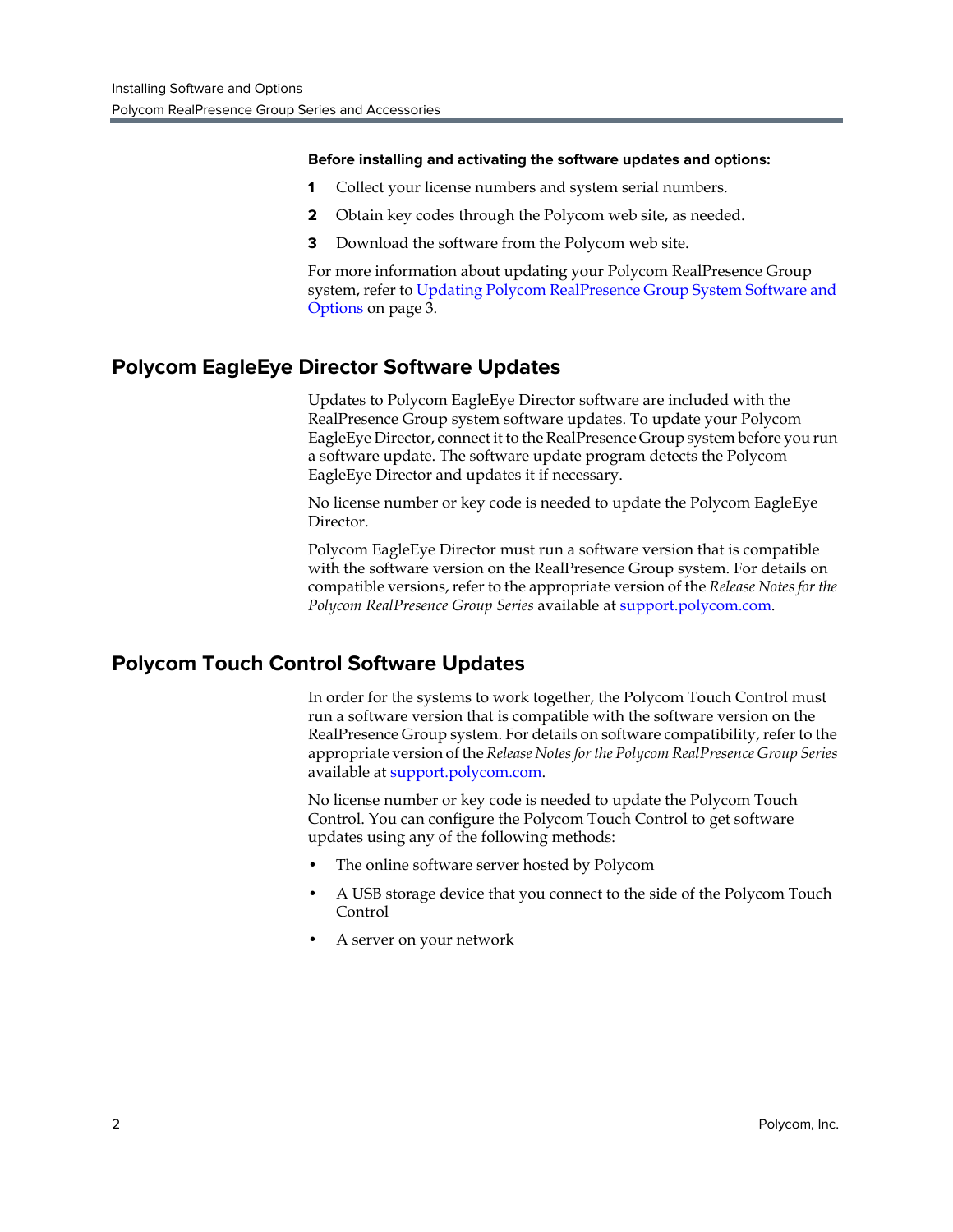- **•** A Polycom Converged Management Application (CMA) system running version 6.2 or later
- **•** A Polycom RealPresence Resource Manager system running version 7.1 or later

For more information about updating the Polycom Touch Control, refer to [Updating Polycom Touch Control Software on page 13](#page-12-0).

# <span id="page-2-0"></span>**Updating Polycom RealPresence Group System Software and Options**

When updating the RealPresence Group system software to version 4.1.x or later, make sure you are currently running version 4.0.2.

- **•** If you are running version 4.0.0, 4.0.0.1, or 4.0.1, download and install version 4.0.2 from [support.polycom.com](http://support.polycom.com) before you download and install a 4.1.x version.
- **•** If you are already running version 4.0.2 or later, you can follow the procedures described in this document to update your software.

### **Preparing for RealPresence Group System Software Updates**

Be aware of these points regarding installing RealPresence Group system upgrades:

- **•** If you did not purchase additional system options, you only need to provide a serial number to activate the software. You do not need an option key code.
- **•** If you are running a major or minor software version (x.y), you can update to a maintenance version (x.y.z) without an upgrade key code. For example, you do not need a key code to update from version 4.0.0 to 4.0.1 or from 4.1.0 to 4.1.5.
- **•** If you are running a major software version and the software has had a major upgrade, you need a software update key code to get the new software. For example, you need a key code to update from version 4.0.0 to 5.0.0.
- **•** If you are running a major or minor software version and the software has had a minor upgrade within the same major version (x.y1 to x.y2), you need a software update key code to get the new software. For example, you need a key code to update from version 4.1.0 to 4.2.0.

If you do not have a support agreement, contact an authorized Polycom dealer to get an upgrade key.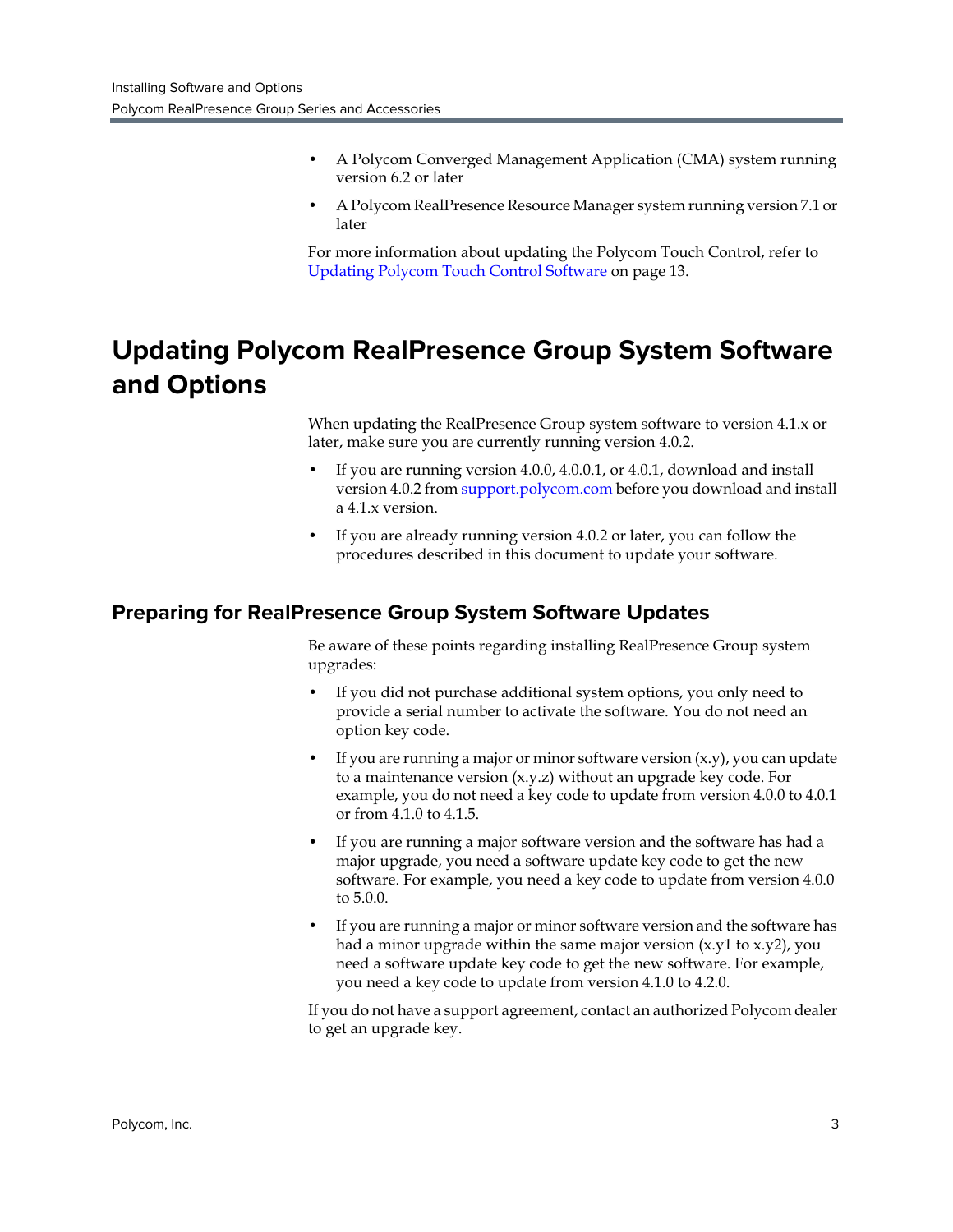

[n\\_accreditation.html](http://www.polycom.com/solutions/industry/federal_government/certification_accreditation.html).

For DoD Unified Capabilities Approved Product List (UC APL) software releases, go to [www.polycom.com/solutions/industry/federal\\_government/certificatio](http://www.polycom.com/solutions/industry/federal_government/certification_accreditation.html)

Polycom RealPresence Group systems perform several internal restarts while running software updates. Each restart takes about 2 or 3 minutes. This routine improves the reliability of the update process by freeing up memory while performing the update. If you are updating a Polycom RealPresence Group system using a web browser, the internal restart is not visible from the web interface.

### **Guidelines for Updating a RealPresence Group System Paired with a Polycom Touch Control**

Before upgrading a RealPresence Group system paired with a Polycom Touch Control, either manually or by using a CMA or RealPresence Resource Manager system, ensure that one of the following conditions is met:

- **•** The existing Polycom Touch Control version is compatible with the new RealPresence Group system software version you are installing.
- **•** A software upgrade is available for the Polycom Touch Control that is compatible with the RealPresence Group system software version you are installing.

If neither of these conditions is met, the Polycom Touch Control and RealPresence Group system may become unpaired after upgrading, without displaying a warning message.

Polycom recommends that you install the latest compatible Polycom Touch Control software for any given RealPresence Group system software version. For additional details on RealPresence Group Series software compatibility, refer to the appropriate version of the *Release Notes for the Polycom RealPresence Group Series* available at [support.polycom.com](http://support.polycom.com).

For more information on updating a Polycom Touch Control, refer to [Updating Polycom Touch Control Software on page 13](#page-12-0).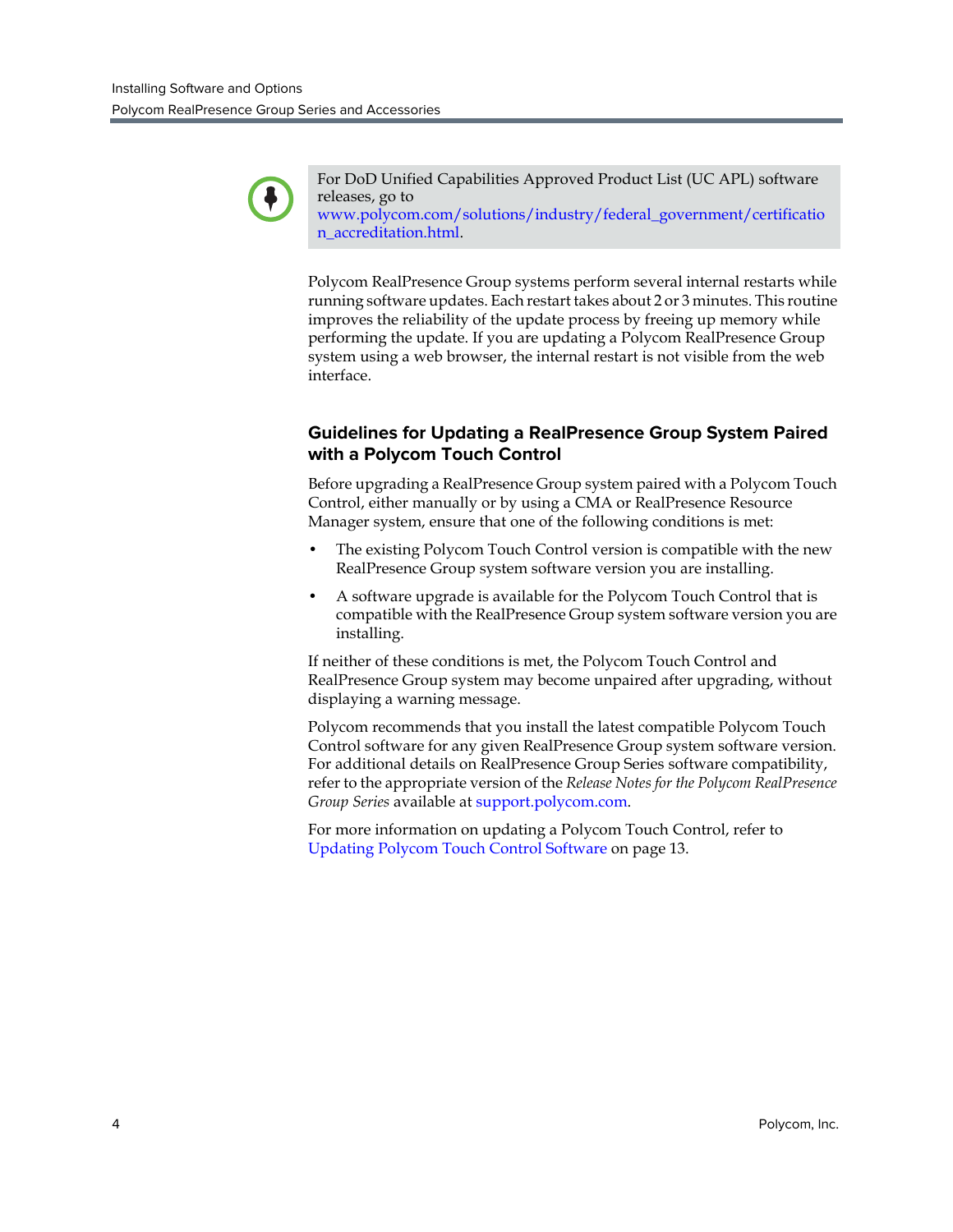### **Guidelines for Installing an Older Version after Upgrading**



#### **Points to note about downgrading:**

- **•** If you use your RealPresence Group system within a DoD environment, be sure to contact your Information Assurance Office (IAO) for approval before using a USB device with your system.
- **•** Before downgrading, verify the interoperability of the camera, hardware, and software versions you plan to install.
- **•** If you downgrade the RealPresence Group system software, the Polycom EagleEye Director is automatically downgraded to a compatible version.
- **•** If you downgrade the RealPresence Group system software, you must also downgrade the Polycom Touch Control software. For additional details on RealPresence Group Series software compatibility, refer to the appropriate version of the *Release Notes for the Polycom RealPresence Group Series* available at [support.polycom.com](http://support.polycom.com).
- **•** Because of changes in software functionality and the user interface, some settings might be lost when you upgrade or downgrade. Polycom recommends that you store your system settings using profiles and download your system directory before updating your system software. Do not manually edit locally saved profile and directory files.

For more information about storing system settings, refer to the *Administrator's Guide for the Polycom RealPresence Group Series*.

To determine the software version you are using, go to **Settings > System Information > System Detail** in the local interface or click the **System** link in the web interface.

You can use a USB device to downgrade the RealPresence Group system software to an earlier version. If you want to reinstall an older version of software after upgrading to a later version, which is also known as downgrading, Polycom recommends first deleting your system's settings. The **Delete System Settings** option is available in the local interface under **Diagnostics > Reset System**.

To reinstall an older version of software after upgrading the Polycom Touch Control, save the software package on a USB storage device, and configure the Polycom Touch Control to install updates from that location.

### **Updating a RealPresence Group System Covered by a Service Plan**

If you are installing software on a RealPresence Group system that is covered by a service plan, you need an upgrade key to activate the software. Obtain the key by logging in to [support.polycom.com](http://support.polycom.com) and requesting it from the **Activation/Upgrade** link. You need the RealPresence Group system's serial number to get the upgrade key.

If you do not have a support agreement, contact an authorized Polycom dealer to get an upgrade key.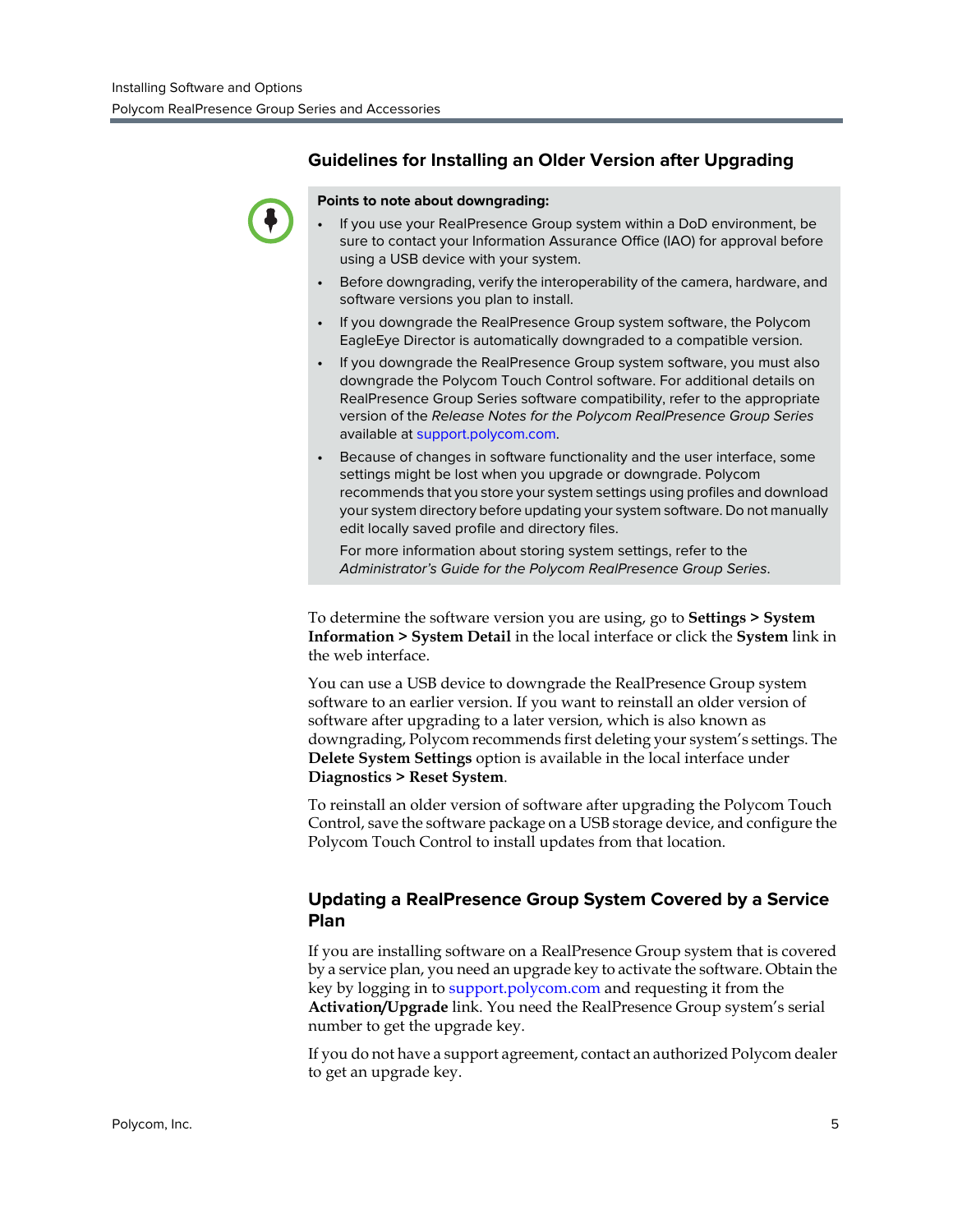### <span id="page-5-1"></span>**Collecting System Information for Your RealPresence Group System**

Before updating your system, make sure you have any necessary serial numbers, license numbers, and key codes.

#### <span id="page-5-0"></span>**Serial and License Numbers**

Make a note of your Polycom RealPresence Group system serial number and license number. You must provide them in order to get the key codes that activate software updates and system options.

- **•** The 14-digit *serial number* is the unique number that identifies your system. You can find it on the System Information screen and on a label on the system.
- **•** The *license number* is the number that you receive when you purchase a software update or system option. License numbers have the following format:

Software update license: U1000-0000-0000-0000-0000

System option license: K1000-0000-0000-0000-0000

If you want to update multiple systems, you can obtain key codes from Polycom for all of the systems at one time. To obtain multiple key codes for purchased software updates or system options, create a text file that contains the license numbers and serial numbers of the systems that you want to update.

To obtain multiple key codes for software updates covered by a software service plan, create a text file containing a list of serial numbers only.



Serial numbers are case sensitive.

Use this format for text files that contain license numbers and serial numbers:

license number<TAB>system serial number

For example, a text file with update license numbers and serial numbers might look like this:

U1000-000-000-0000<TAB>82040903F01AB1

U1000-000-000-0000<TAB>82043604G18VR2

A text file with system option license numbers and serial numbers might look like this:

K1000-000-000-5001<TAB>82040903F01AB1

K1000-000-000-5003<TAB>82043604G18VR2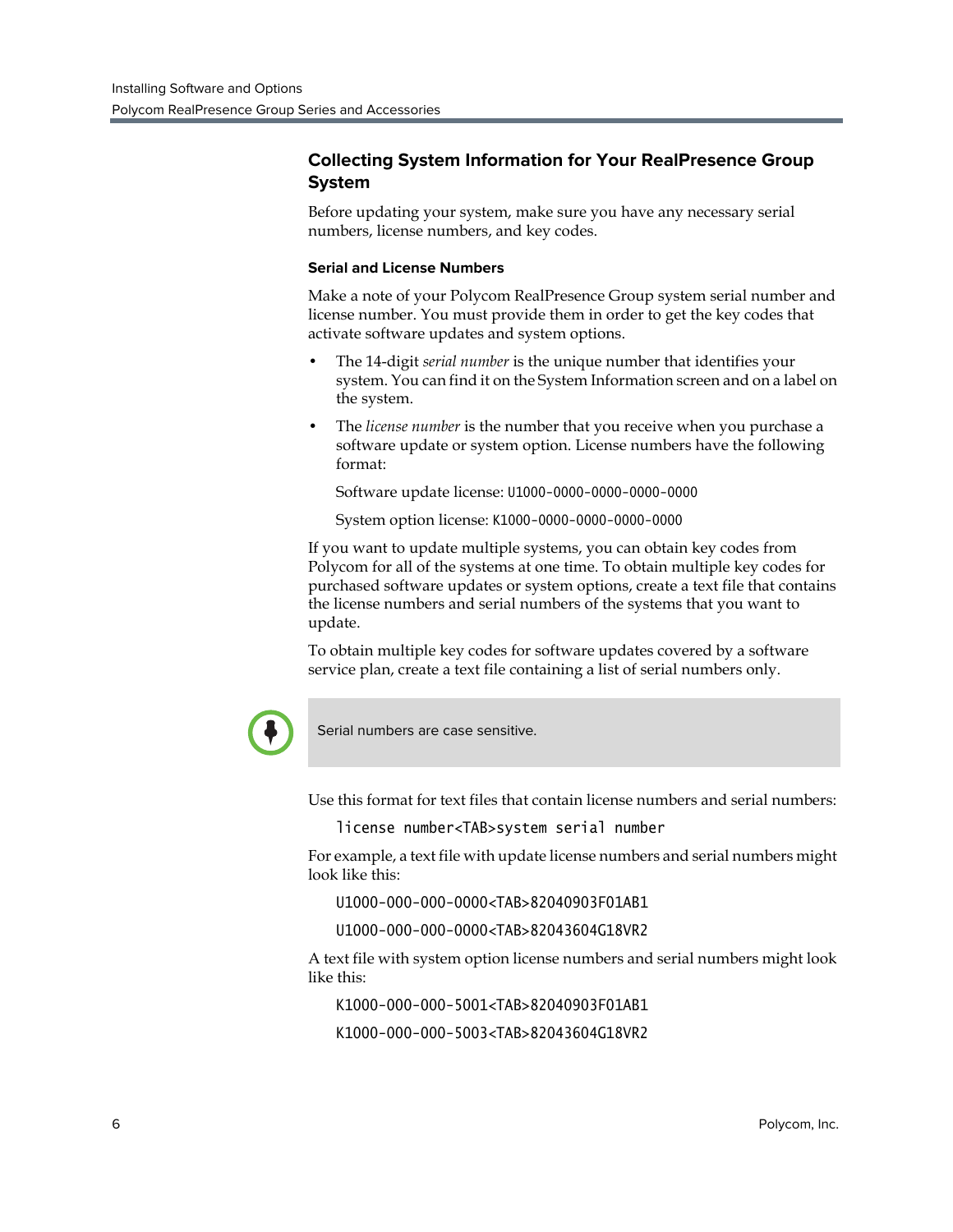A text file with only serial numbers might look like this:

82040903F01AB1

82043604G18VR2

#### **Key Codes**

To perform a major or minor software update (x.y) or activate options, obtain a key code before you run the software update. A *key code* is the number that activates software or options on a specific system. A key code is valid only on the system for which it is generated. There are two types of key codes:

- **•** Software key codes are valid for the software updates you are installing as well as for any point, maintenance, or patch releases that may later become available.
- **•** Option key codes activate software options and are valid across all software releases.

You need an account on [support.polycom.com](http://support.polycom.com) before you begin. Be sure to set up an account if you don't already have one.

#### **To obtain software or option key codes for a single RealPresence Group system:**

- **1** On a computer, open a browser and navigate to [support.polycom.com.](http://support.polycom.com)
- **2** Under Licensing & Product Registration, click **Activation/Upgrade**.
- **3** Log in to your account.
- **4** Click **Site & Single Activation/Upgrade**.

Follow the onscreen instructions to request the key code. Make a note of this number for use during installation.

#### **To obtain software or option key codes for multiple RealPresence Group systems:**

- **1** On a computer, open a browser and navigate to [support.polycom.com.](http://support.polycom.com)
- **2** Under Licensing & Product Registration, click **Activation/Upgrade**.
- **3** Log in to your account.
- **4** Do one of the following steps to receive serial number and key code combinations:
	- **—** To update multiple systems not covered by a software service agreement, click **Batch Activation**.
	- **—** To update multiple systems covered by a software service agreement, click **Batch Upgrade** and then select your product.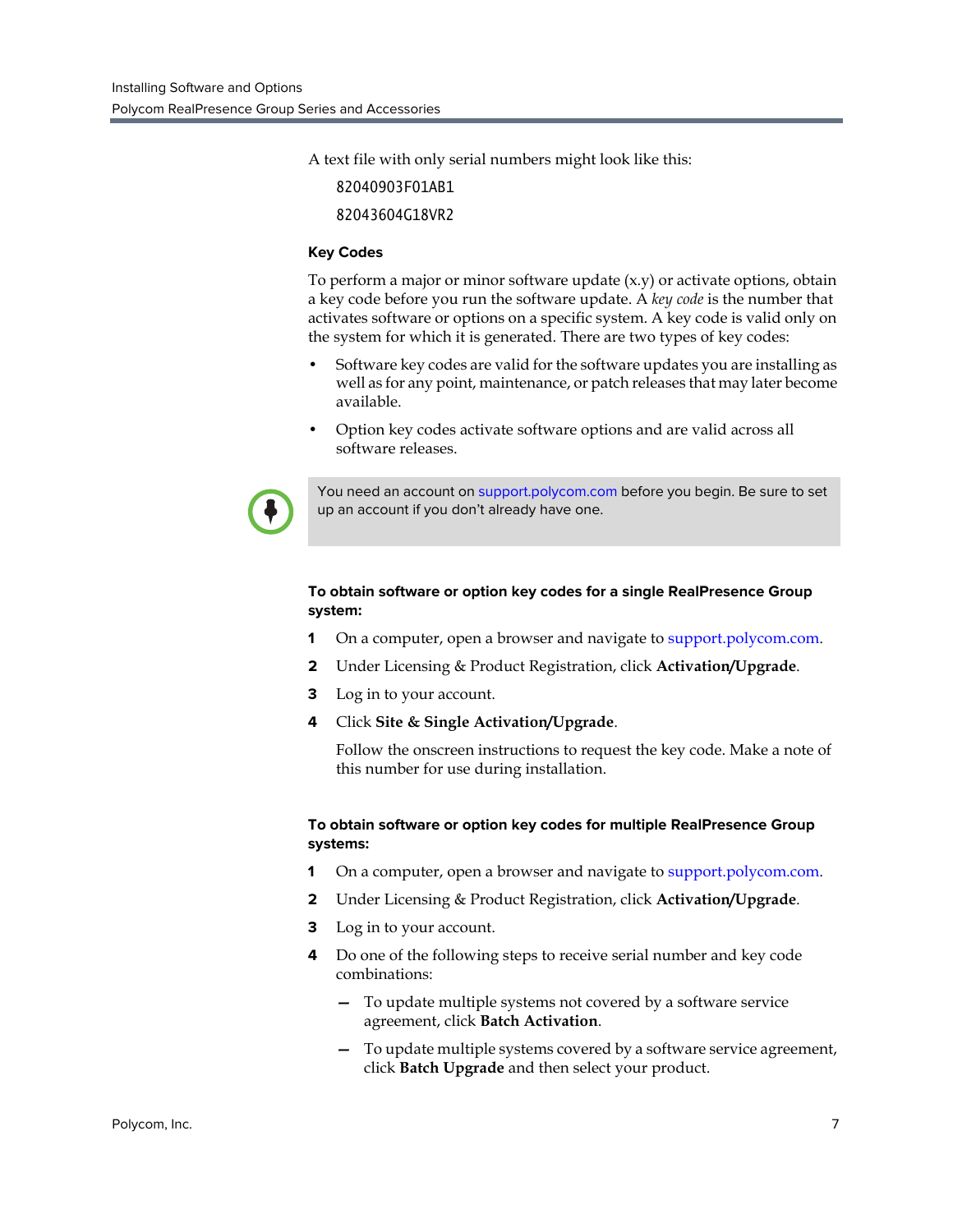**5** Follow the onscreen instructions to submit the text file that contains license numbers and serial numbers, or serial numbers only. These text files are described in [Serial and License Numbers on page 6.](#page-5-0)

For each file you upload, Polycom returns a text file that contains the key codes.

Most key code files use this format:

Key Code<TAB>Serial Number<TAB>License Number

The following example shows an option key code file:

K1000-0000-0000-0000-0001<TAB>82041003F082B1<TAB>K15B-DC2D-E120-0000-0009

K1000-0000-0000-0000-0002<TAB>82041503E093B0<TAB>K27E-30F9- 2D20-0000-0009

The following example shows a software update key code file:

U1000-0000-0000-0000-0003<TAB>82041003E070B0<TAB>U8FB-0D4E-6E30-0000-0009

U1000-0000-0000-0000-0004<TAB>820327024193AK<TAB>U982-4507- 5D80-0000-0009

Systems covered by a software service agreement use a slightly different key code file format. The following is an example of a software update key code file for such a system:

U<TAB>82041003F082B1<TAB>U7B6-698E-1640-0000-02C1

U<TAB>82041503E093B0<TAB>UCC1-C9A6-FE60-0000-02C1

U<TAB>82041003E070B0<TAB>UEC6-FDA0-8F00-0000-02C1

U<TAB>820327024193AK<TAB>U7B7-D6BD-3610-0000-02C1

#### **To create a single key code file for upgrading multiple Polycom RealPresence Group systems:**

- **1** Concatenate the key code file you received from Polycom by following these steps:
	- **a** Open the key code files with a text editor, such as Notepad.
	- **b** Copy the contents of one file to the end of the other file.
	- **c** Save the combined file with the name sw\_keys.txt.

You now have a single text file that contains all of your key codes for software updates.

**2** Use the key codes in the file to upgrade the applicable Polycom RealPresence Group systems.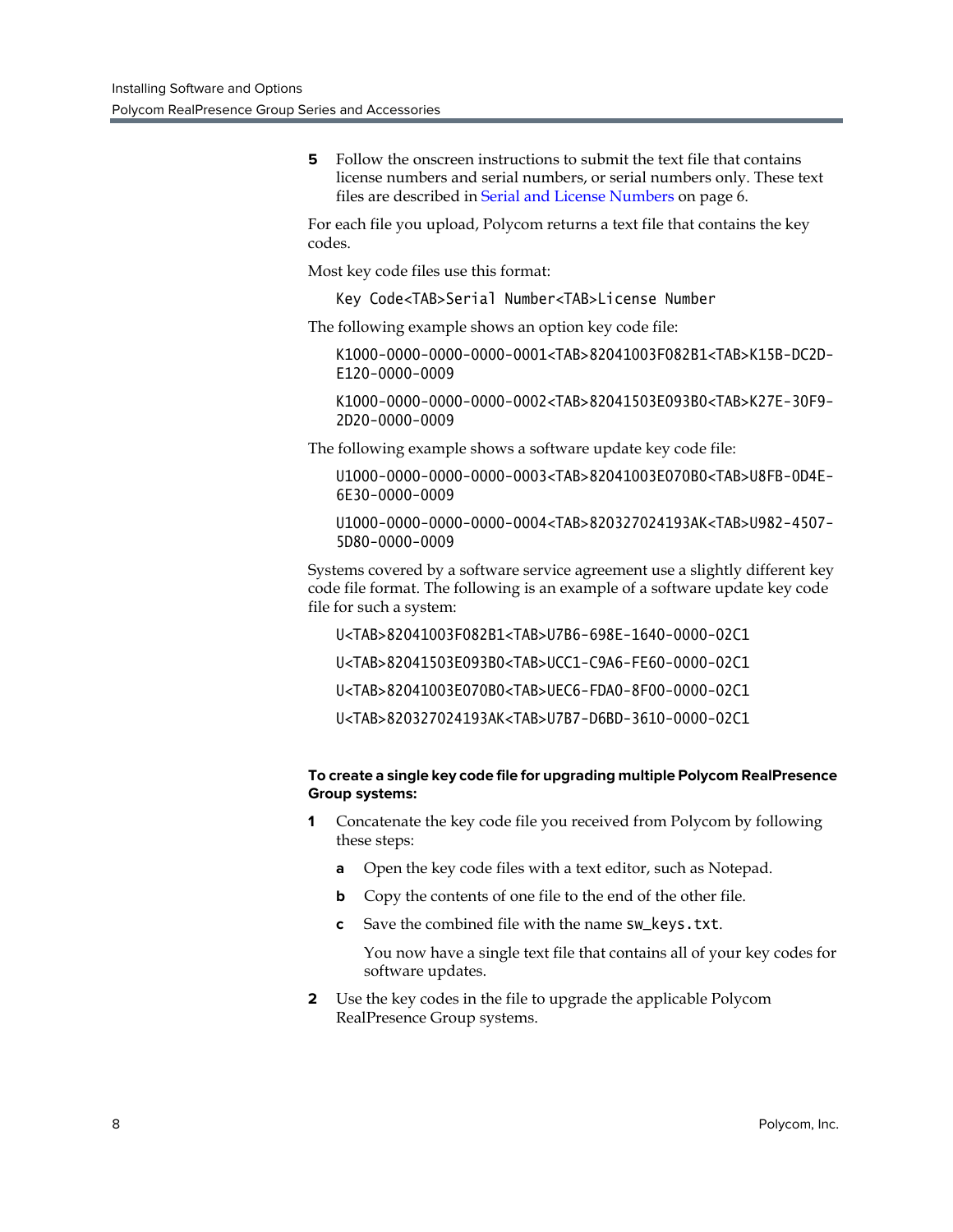# **Configuring Your Own Server to Update RealPresence Group System Software**

You can post RealPresence Group system software to your web server and then configure the system to get updates there.

#### **To set up your web server as the update site:**

- **1** Make sure that your server allows clients to download files with the following extensions:
	- *—* .plcm
	- *—* .txt
	- *—* .sig
- **2** Define a URL on your server that the RealPresence Group system can use for software updates, and create a corresponding root directory to it.
- **3** On a computer, open a browser and navigate to [support.polycom.com.](http://support.polycom.com)
- **4** Under **Documents and Downloads**, select **Telepresence and Video**.
- **5** Navigate to the page that has the desired update for the RealPresence Group system.
- **6** Save and extract a software package (.tar) file from the Polycom web site to the root directory of the update site.
- **7** On your web server, open a command line interface and enter the command appropriate for your operating system:
	- **—** Unix or Linux: <root dir>/rseries/geninfo.sh
	- **—** Windows: <root dir>\rseries\geninfo.bat
- **8** If you are updating to a major or minor release (x.y), obtain a software update key code (.txt) file from the Polycom web site. Save the file as sw\_keys.txt and place it in rseries/platform/ on your web server.

### **Installing a Software Update and System Options from the Polycom Server or Your Own Server**

#### **To manually install updates from the Polycom server or your web server:**

- **1** On a computer, open Internet Explorer 9 on Windows 7 or Apple Safari on Mac OS X.
- **2** Configure the browser to allow cookies.
- **3** In the browser address line, enter the IP address of the RealPresence Group system using the format http://IPaddress (for example, http://10.11.12.13).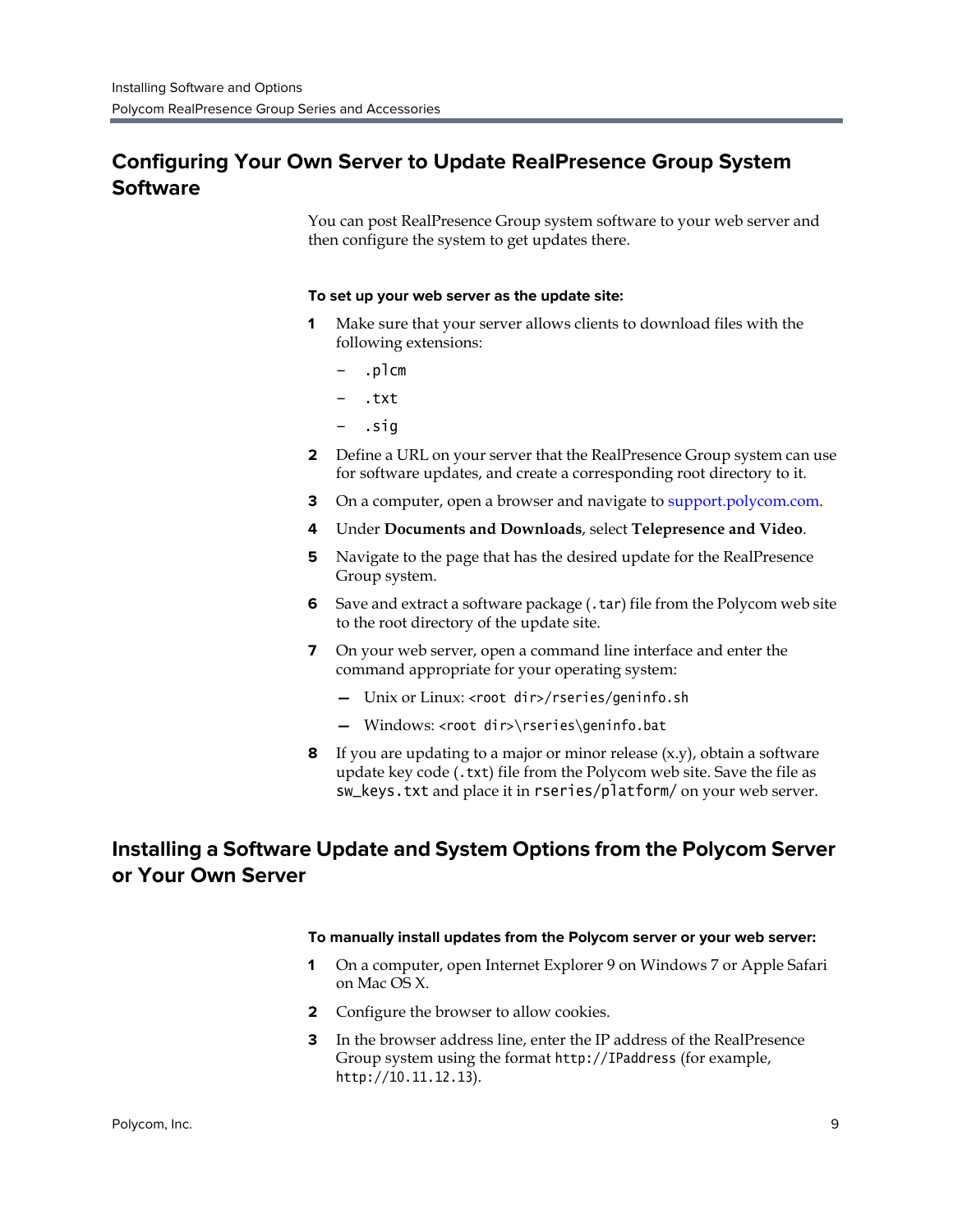**4** In the RealPresence Group system web interface, select **Admin Settings**.

If necessary, enter the Admin ID as the user name (default is admin), and then enter the Admin remote access password, if one is set.

The first time you open the web interface each day, you might need to enter a user name and password after you select any of the interface options.

- **5** Go to **General Settings > Software Updates.**
- **6** Under Software Server in the **Server Address** field, enter the path and address of the update site where you posted the RealPresence Group software, for example http://10.11.12.100/rpgroup\_repo. To use the Polycom server, enter polycom.
- **7** Click **Check for Software Updates** to have the system detect updates. The system contacts the designated server to find available updates.
- **8** If the system indicates an update is available, click **Start Update** to install it.
- **9** When the Export Restrictions notice appears, click **Accept Agreement**. Follow the on-screen instructions to complete the update.

#### **To automatically install updates from the Polycom server or your web server:**

- **1** On a computer, open Internet Explorer 9 on Windows 7 or Apple Safari on Mac OS X.
- **2** Configure the browser to allow cookies.
- **3** In the browser address line, enter the IP address of the RealPresence Group system using the format http://IPaddress (for example, http://10.11.12.13).
- **4** In the RealPresence Group system web interface, select **Admin Settings**.

If necessary, enter the Admin ID as the user name (default is admin), and then enter the Admin remote access password, if one is set.

The first time you open the web interface each day, you might need to enter a user name and password after you select any of the interface options.

**5** Go to **General Settings > Software Updates.**

Under Software Server in the **Server Address** field, enter the path and address of the update site where you posted the RealPresence Group software, for example http://10.11.12.100/rpgroup\_repo. To use the Polycom server, enter polycom.

- **6** Under **Automatic Software Updates**, select **Automatically Check for and Apply Software Updates**.
- **7** When the Export Restrictions notice appears, click **Accept Agreement**.
- **8** Specify the automatic update options: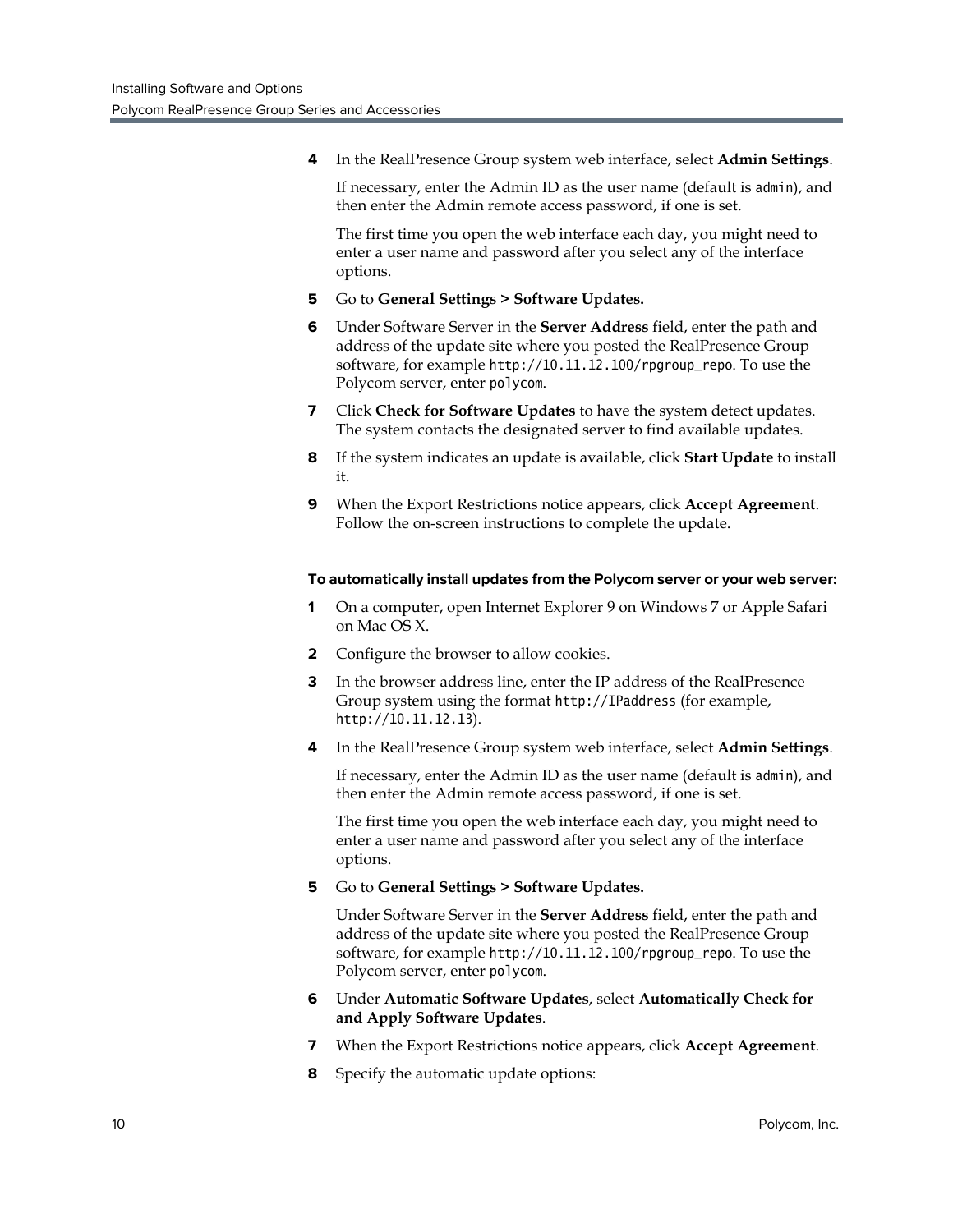- **a** Set the **Hour**, **Minute**, and **AM/PM** to specify the beginning of the time window within which the system checks for updates.
- **b** From the **Duration** list, select the length of the time within which the system can check for updates.

After the **Start Time** and **Duration** settings are configured, the system calculates a random time within the defined update window at which to check for updates. It then checks for updates at this time on a daily basis as long as the **Start Time** and **Duration** values do not change. If the **Start Time** or **Duration** values change, a new random time within the new time window is calculated.

**c** Click **Save**.

### **Installing RealPresence Group System Software from a USB Storage Device**

You can use a USB storage device to update one or multiple RealPresence Group systems.



If you use your RealPresence Group system within a DoD environment, be sure to contact your Information Assurance Office (IAO) for approval before using a USB device with your system.

#### **To update Polycom RealPresence Group software on a single system using the USB port:**

- **1** On a computer, open a browser and navigate to [support.polycom.com.](http://support.polycom.com)
- **2** Under **Documents and Downloads**, select **Telepresence and Video**.
- **3** Navigate to the page that has the desired update for the RealPresence Group system.
- **4** Save a software package (.tar) file from the Polycom web site to the root directory of a USB storage device.



When the Polycom RealPresence Group system is paired with a Polycom Touch Control, you cannot use the Polycom Touch Control USB port to update the RealPresence Group system software.

**5** If you are updating to a major or minor release (x.y), obtain a software update key code (.txt) file from the Polycom web site. Save the text file as sw\_keys.txt and place it in the root directory of the USB storage device. The file must be called sw\_keys.txt.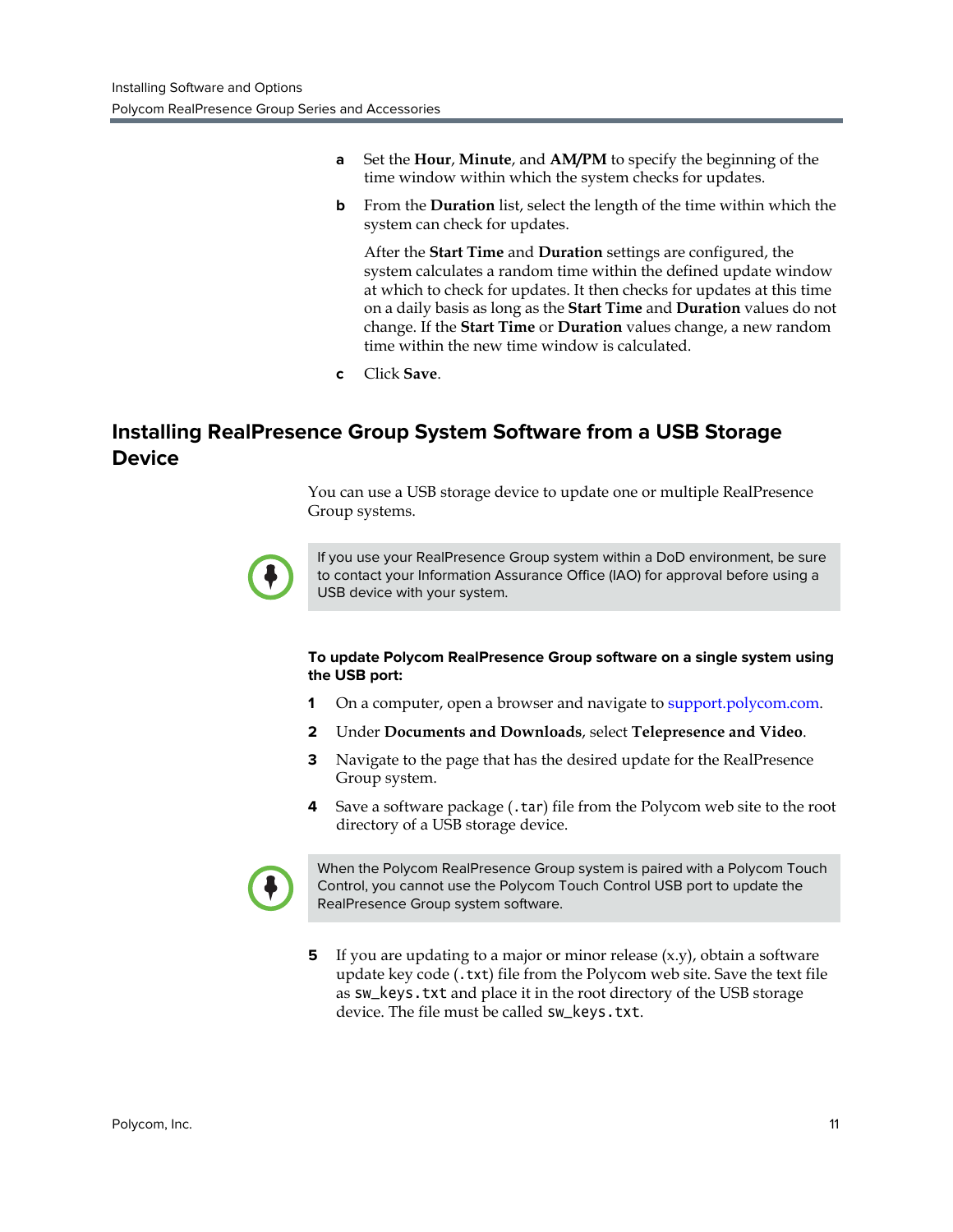- **6** Connect the USB storage device to the USB port on the back of the RealPresence Group system. The system detects the USB device and prompts you to confirm that you want to update the software.
- **7** Click **OK**. Follow the on-screen instructions to complete the update.

#### **To update Polycom RealPresence Group software on multiple systems using the USB port:**

- **1** For major and minor releases  $(x,y)$ , copy the key codes for each system that you want to update to the key code (.txt) file on the root directory of a USB storage device.
- **2** On a computer, open a browser and navigate to [support.polycom.com.](http://support.polycom.com)
- **3** Under **Documents and Downloads**, select **Telepresence and Video**.
- **4** Navigate to the page that has the desired update for the RealPresence Group system.
- **5** Save a software package (.tar) file obtained from the Polycom web site to the root directory of the USB storage device.
- **6** If you are updating to a major or minor release (x.y), obtain a key code (.txt) file from the Polycom web site. Save the text file as sw\_keys.txt and place it in the root directory of the USB storage device.
- **7** Connect the USB storage device to the USB port on the back of a RealPresence Group system. The system detects the USB device and prompts you to confirm that you want to update the software.
- **8** Click **OK**. Follow the on-screen instructions to complete the update. When the process complete, update each remaining system.

## **Installing RealPresence Group System Software from a CMA or RealPresence Resource Manager System**

You can use a Polycom CMA system or a RealPresence Resource Manager system to update multiple endpoint systems after you complete the steps in [Collecting System Information for Your RealPresence Group System on](#page-5-1)  [page 6.](#page-5-1)

For more information about updating system software in dynamic mode, setting an automatic software update policy, and testing a trial version software update package, refer to the *Polycom CMA System Operations Guide* or the *Polycom RealPresence Resource Manager System Operations Guide* available at [support.polycom.com](http://support.polycom.com).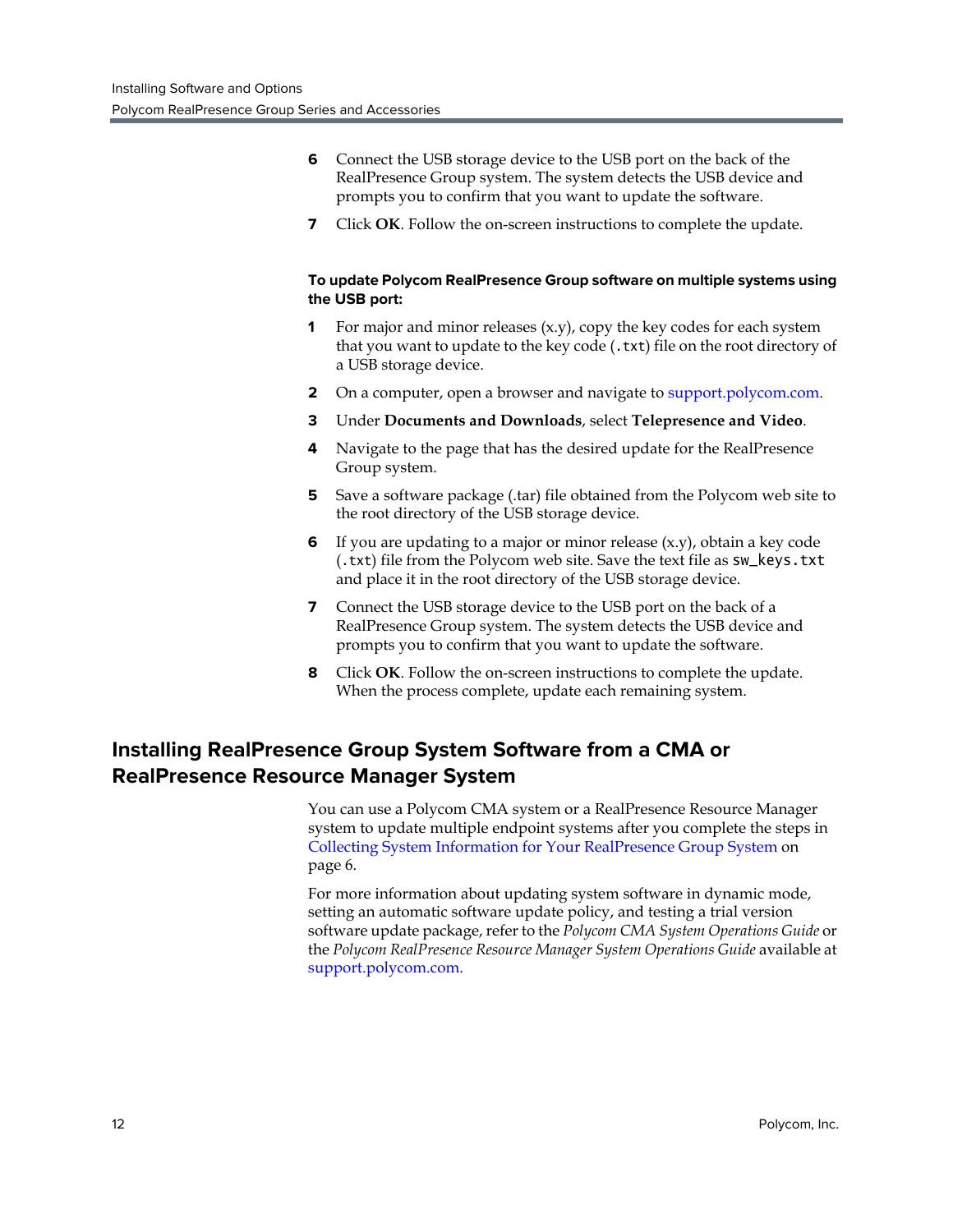# **Activating Options on the Polycom RealPresence Group System**

If you want to activate Polycom RealPresence Group system options without upgrading your software, you do not need to download software or run the software update.

#### **To activate system options on a single system:**

- **1** On a computer, open Internet Explorer 9 on Windows 7 or Apple Safari on Mac OS X.
- **2** Go to the RealPresence Group system web interface.
- **3** Navigate to **Admin Settings > General Settings > Options**.
- **4** Enter the option key and click **Save**.

The checkboxes are selected for the options you activated.

# <span id="page-12-0"></span>**Updating Polycom Touch Control Software**

In order for the systems to work together, the Polycom Touch Control must run a software version that is compatible with the software version on the RealPresence Group system. It is recommended that you install the latest compatible Polycom Touch Control software for any given RealPresence Group system software version. For additional details on software compatibility, refer to the appropriate version of the *Release Notes for the Polycom RealPresence Group Series* available at [support.polycom.com.](http://support.polycom.com)

You might need to update your RealPresence Group system at the same time you update the Polycom Touch Control. If the RealPresence Group software needs to be updated, update it before you update the Polycom Touch Control. For more information about updating your RealPresence Group system, refer to [Updating Polycom RealPresence Group System Software and Options on](#page-2-0)  [page 3.](#page-2-0)

Use the following version guidelines when updating the Polycom Touch Control software:

- **•** If you are running version 1.5 or earlier, install the operating system software before installing the panel software.
- **•** If you are running version 1.6, install the updates in any order.

Update files for the Polycom Touch Control software are located on the Polycom support server. You can also store Polycom Touch Control update files on a USB device, a CMA or RealPresence Resource Manager system, or on your own web server.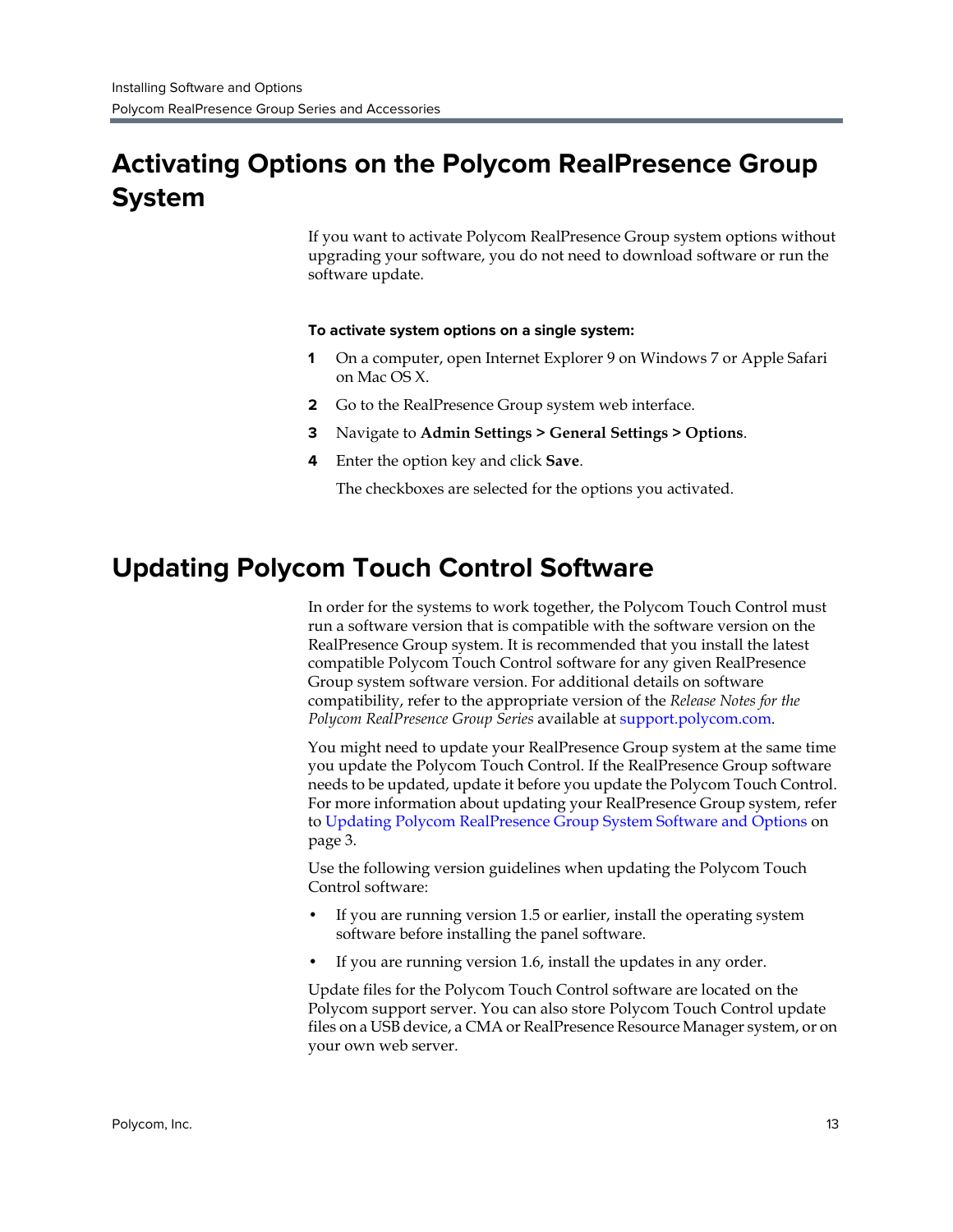When checking for software updates, the Polycom Touch Control first checks for the presence of a USB storage device. The system then lists the available Polycom Touch Control updates.

### **Configuring Your Own Server to Update Polycom Touch Control Software**

You can post Polycom Touch Control software to your web server and then configure the Polycom Touch Control devices to get updates there.

#### **To set up your web server as the update site:**

- **1** Make sure that your server allows clients to download files with the following extensions:
	- *—* .tar.gz
	- *—* .txt
	- *—* .sig
- **2** Define a URL on your server that the Polycom Touch Control can use for software updates, and create a corresponding root directory to it.
- **3** Go to [support.polycom.com,](http://support.polycom.com) and navigate to the page for the Polycom RealPresence Group system that you use with the Polycom Touch Control.
- **4** Download the latest version of these distribution packages to your hard drive:
	- **—** Polycom Touch Control Operating System
	- **—** Polycom Touch Control Panel Software
- **5** Extract all contents of the files you downloaded to the root directory of the web server.

When extracting multiple distribution packages, a pop up message might appear asking if you want to overwrite certain files that already exist. Select **Yes to All**.

- **6** Open a command line interface, and enter the command appropriate for your operating system:
	- **—** Unix or Linux: <root dir>/dists/venus/geninfo.sh
	- Windows: <root dir>\dists\venus\geninfo.bat
- **7** Follow the steps described in [Installing Polycom Touch Control Software](#page-15-0)  [from the Polycom Server or Your Own Server on page 16](#page-15-0) to automatically or manually update the Polycom Touch Control software.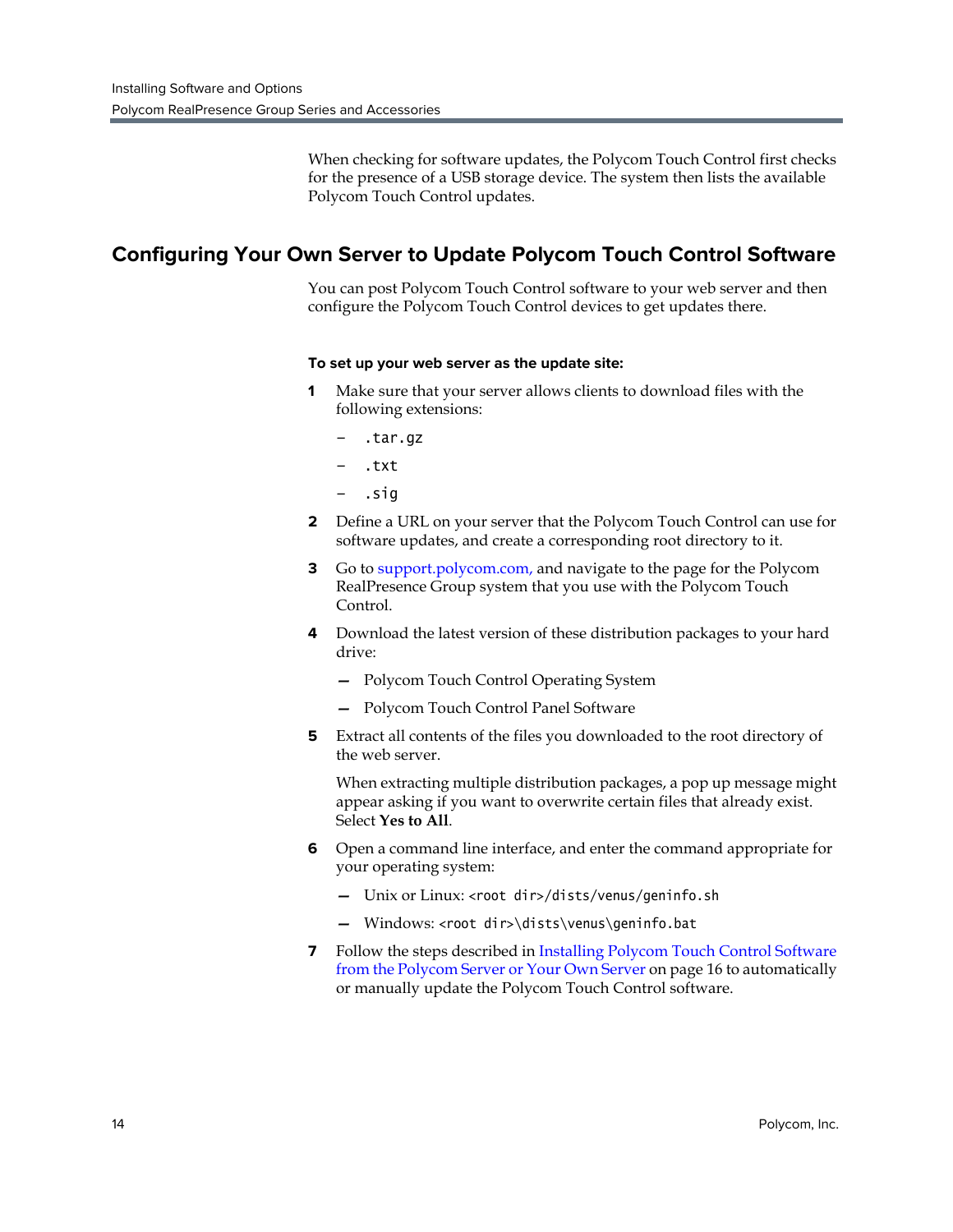### **Managing Polycom Touch Control Software Versions on Your Server**

When checking for software updates on your server, the Polycom Touch Control checks only for what is referred to as the "current" release of the operating system and panel software. By default, the current release comprises the operating system and panel software distribution package that was most recently extracted on your server.

Over time, you might extract other versions of the operating system and panel software on your server, resetting the current release with every extraction. In addition, you will accumulate multiple versions of the same software. Each software distribution package contains two commands, setcurrel and removerel, that you can use to maintain all of the Polycom Touch Control software extracted on your server.

**1** setcurrel

This command sets a specific version of a software release as the current release.

- **—** For *panel* software, run the appropriate setcurrel command with no parameters, and follow the command's instructions for selecting the current release:
	- **»** Unix or Linux: <root dir>/dists/venus/HDXctrl/setcurrel.sh
	- **»** Windows: <root dir>\dists\venus\HDXctrl\setcurrel.bat
- **—** For *operating system* software, run the appropriate setcurrel command, with no parameters, and follow the command's instructions for selecting the current release:
	- **»** Unix or Linux: <root dir>/dists/venus/platform/setcurrel.sh
	- **»** Windows: <root dir>\dists\venus\platform\setcurrel.bat

#### **2** removerel

This command removes a specific version of a software release from your server.

- **—** For *panel* software, run the appropriate removerel command with no parameters, and follow the command's instructions for removing a specific release from your server:
	- **»** Unix or Linux: <root dir>/dists/venus/HDXCtrl/removerel.sh
	- **»** Windows: <root dir>\dists\venus\HDXCtrl\removerel.bat
- **—** For *operating system* software, run the appropriate removerel command with no parameters, and follow the command's instructions for removing a specific release from your server:
	- **»** Unix or Linux: <root dir>/dists/venus/platform/removerel.sh
	- **»** Windows: <root dir>\dists\venus\platform\removerel.bat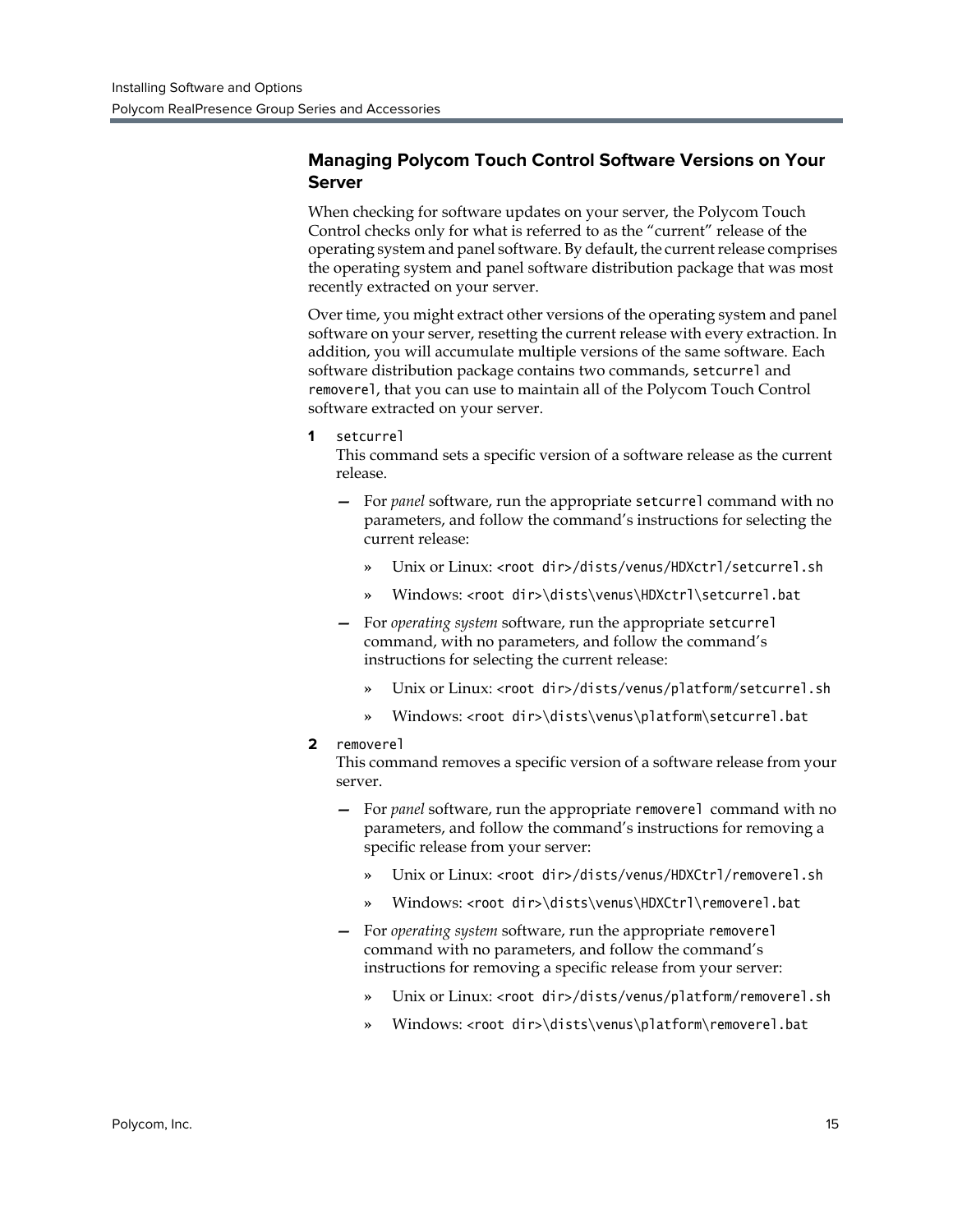## <span id="page-15-0"></span>**Installing Polycom Touch Control Software from the Polycom Server or Your Own Server**

Polycom recommends you set the maintenance window times so that the Polycom Touch Control is updated about an hour after the last RealPresence Group system update has completed.

#### **To automatically install updates from the Polycom server or your own server:**

- **1** From the Home screen, touch **Administration** and then touch **Updates**.
- **2** Enter the path and address of the update site where you posted the Polycom Touch Control software in the **Server Address** field. To use the Polycom server, enter polycom. The field is not case sensitive.
- **3** Enable **Automatically Check for Software Updates**.
- **4** When the Export Restrictions notice appears, touch **Accept Agreement**.
- **5** Specify the automatic update options:
	- **a** Touch **Hour**, **Minute**, and **AM/PM** to specify the beginning of the time window within which the Polycom Touch Control checks for updates.
	- **b** Touch **Duration** to select the length of the time within which the Polycom Touch Control can check for updates.

After the **Start Time** and **Duration** settings are configured, the Polycom Touch Control calculates a random time within the defined update window at which to check for updates. It then checks for updates at this time on a daily basis as long as the **Start Time** and **Duration** values do not change. If the **Start Time** or **Duration** values change, a new random time within the new time window is calculated.

**c** Touch **Action for Available Software Updates** and select whether to be notified of available status updates only or to download and install software when updates are available.

#### **To manually install updates from the Polycom server or your own server:**

- **1** From the Home screen, touch **Administration** and then touch **Updates**.
- **2** Enter the path and address of the update site where you posted the Polycom Touch Control software in the in the **Server Address** field. To use the Polycom server, enter polycom. The field is not case sensitive.
- **3** Touch **Check for Software Updates**.
- **4** Select only the updates that you want to install.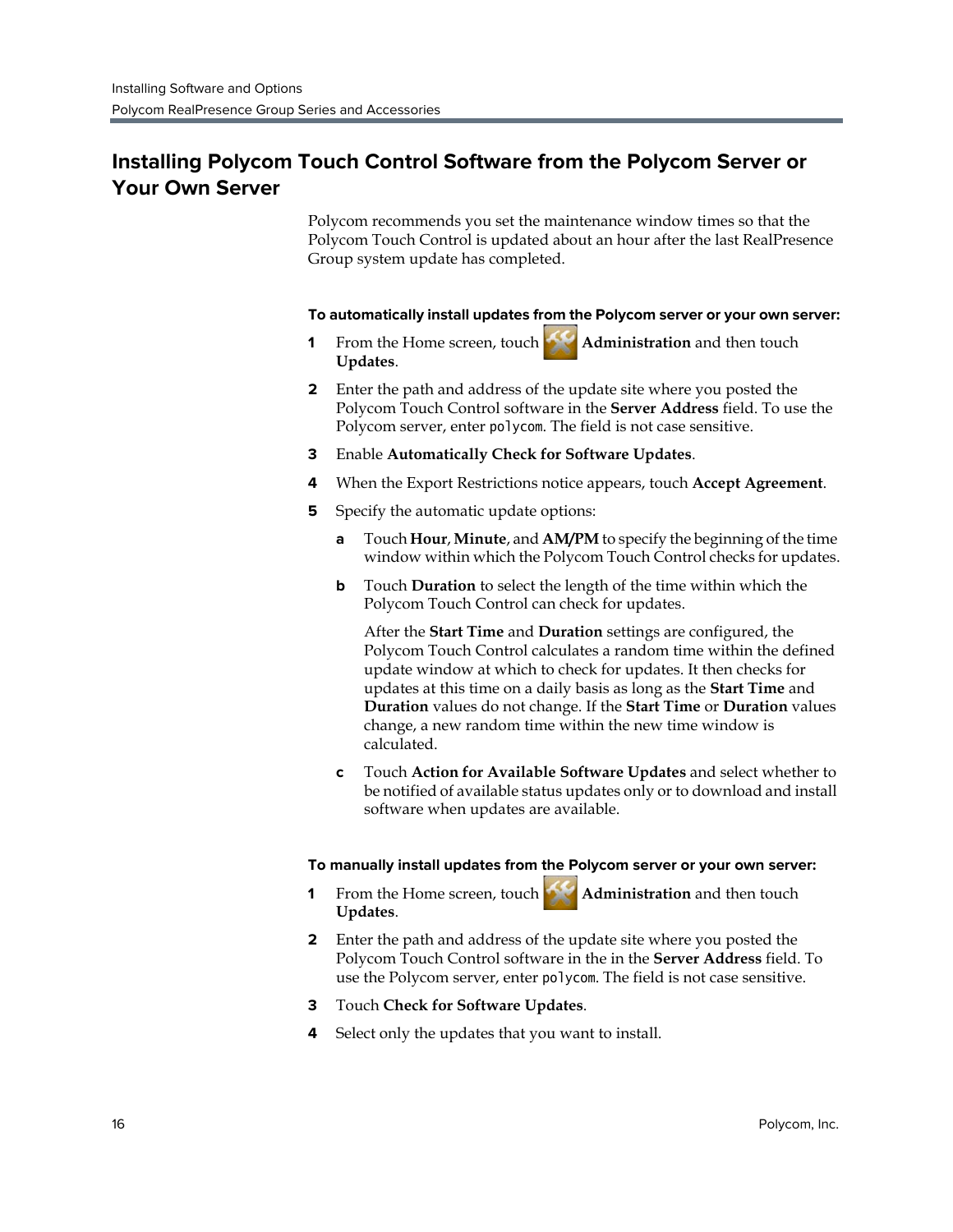- **5** Touch **Download and Install Software**.
- **6** When the Export Restrictions notice appears, touch **Accept Agreement**. Follow the on-screen instructions to complete the update.



If you have entered *polycom* as the Server Address, the system resolves *downloads.polycom.com* to an IP address using DNS. The RealPresence Group system then checks for a software update via http.

If your system is not updating properly, open a browser from a computer located on the same network as the RealPresence Group system and try to access http://downloads.polycom.com/video/group\_series/rseries/info.tx. If the computer returns platform, you can reach the Polycom software server from your location.

## **Installing Polycom Touch Control Software from a USB Storage Device**

You can use a USB storage device to update Polycom Touch Control software.

#### **To update Polycom Touch Control software using a USB port:**

- **1** On a computer, open a browser and navigate to [support.polycom.com.](http://support.polycom.com)
- **2** Under **Documents and Downloads**, select T**elepresence and Video**.
- **3** Navigate to the page for the Polycom RealPresence Group system that you use with the Polycom Touch Control.
- **4** Download the latest version of these distribution package files to your hard drive:
	- **—** Polycom Touch Control Operating System
	- **—** Polycom Touch Control Panel Software
- **5** Extract all contents of the files you downloaded to the root directory of the USB device.

When extracting multiple distribution packages, a pop up message might appear asking if you want to overwrite certain files that already exist. Select **Yes to All**.

- **6** Connect the USB device to the side of the Polycom Touch Control.
- **7** From the Home screen, touch **Administration** and then touch **Updates**.
- **8** Touch **Check for Software Updates**.
- **9** Select only the updates that you want to install.
- **10** Touch **Download and Install Software**.
- **11** When the Export Restrictions notice appears, touch **Accept Agreement**. Follow the on-screen instructions to complete the update.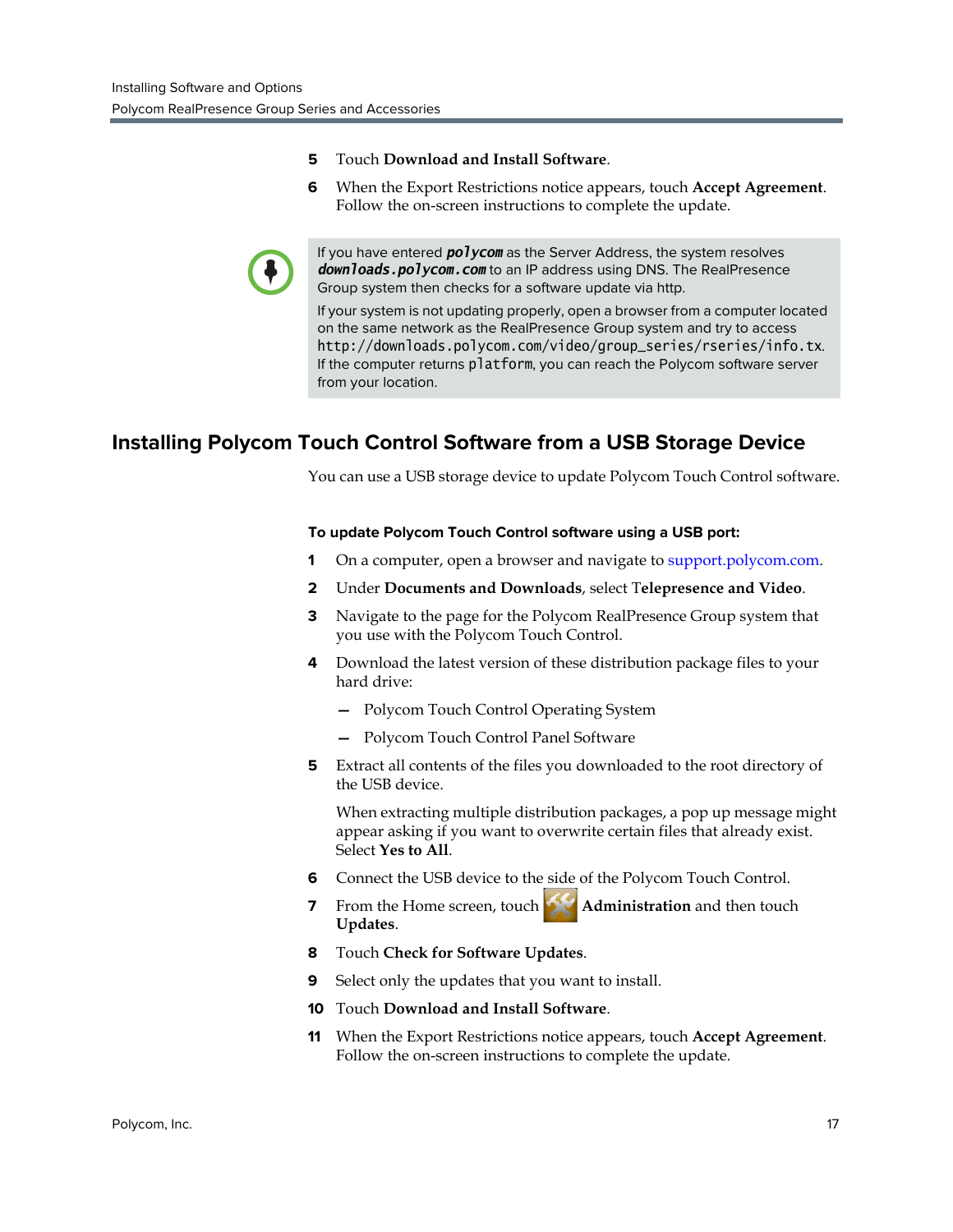## **Installing Polycom Touch Control Software from a CMA or RealPresence Resource Manager System**

You can post Polycom Touch Control software to a CMA system running version 6.2 or later or a RealPresence Resource Manager system running version 7.1 or later. Then, configure the Polycom Touch Control to get updates from the applicable system by entering the Production URL or Trial URL on the Polycom Touch Control Update screen.

When using a CMA system or RealPresence Resource Manager system to automatically update the software for a RealPresence Group system with an associated Polycom Touch Control, use the same management server for the Polycom Touch Control updates. This helps you control the version of software installed on the Polycom Touch Control. Also, Polycom recommends you set the maintenance window times so that the Polycom Touch Control is updated about an hour after the RealPresence Group system update has completed.

For information about configuring production and trial versions of software update packages, refer to the *Polycom CMA System Operations Guide* or the *Polycom RealPresence Resource Manager System Operations Guide* available at [support.polycom.com](http://support.polycom.com).

To automatically or manually update the Polycom Touch Control software, follow the steps described in [Installing Polycom Touch Control Software from](#page-15-0)  [the Polycom Server or Your Own Server on page 16.](#page-15-0)

# **USB Device Requirements for Software Update**

The following device attributes ensure that your USB device successfully supports the software update procedure:

- **•** Use USB 2.0 devices (some USB 3.0 devices might not work with the RealPresence Group systems)
- **•** Format the primary partition as FAT32
- **•** Put all software update data in the root directory of the primary partition